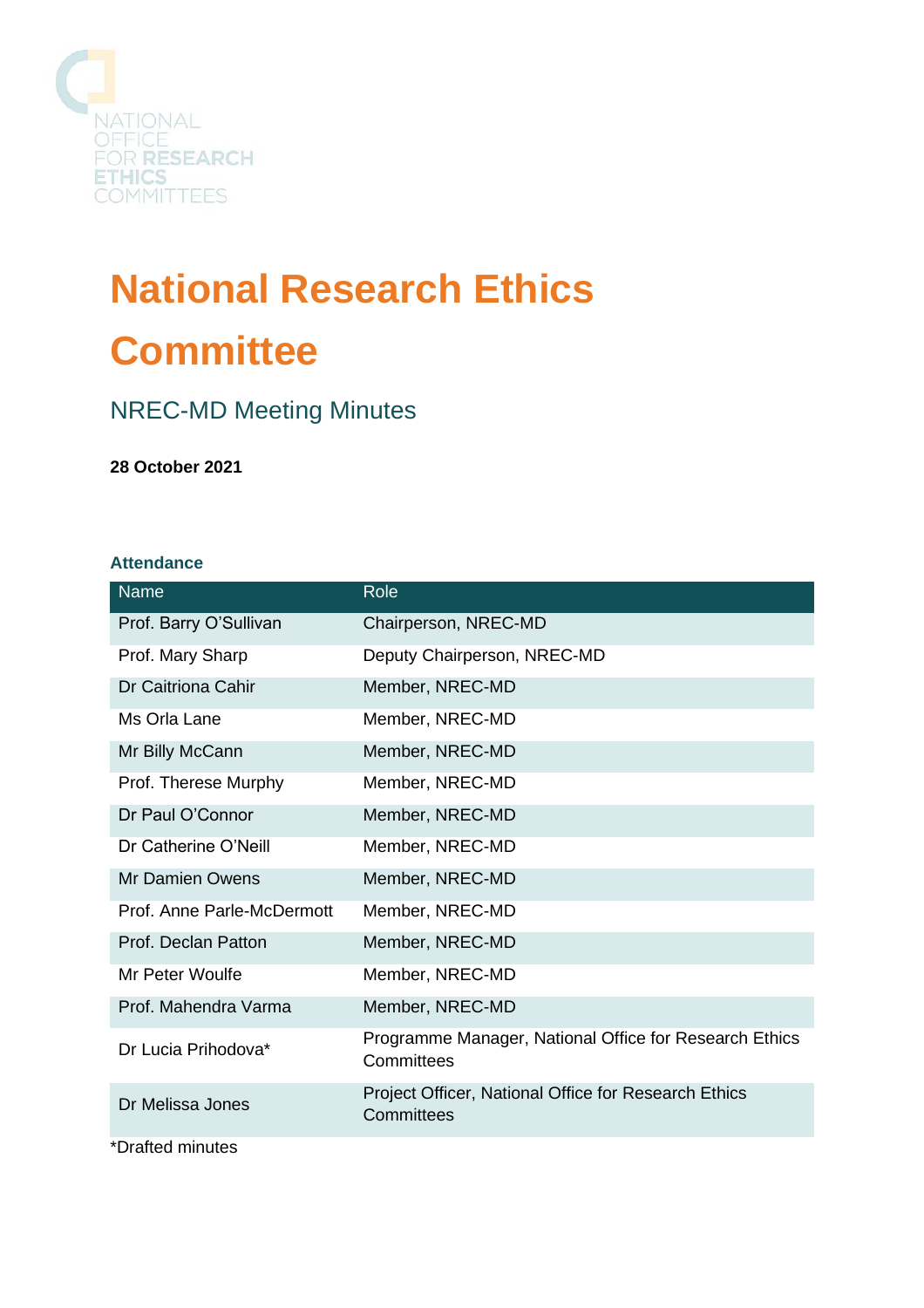**Apologies:** Prof. Cathal O'Donnell, Dr Owen Doody, Dr Frank Houghton, Prof. Susan O'Connell, Prof. Mahendra Varma, Ms Riona Tumelty,

**Quorum for decisions:** Yes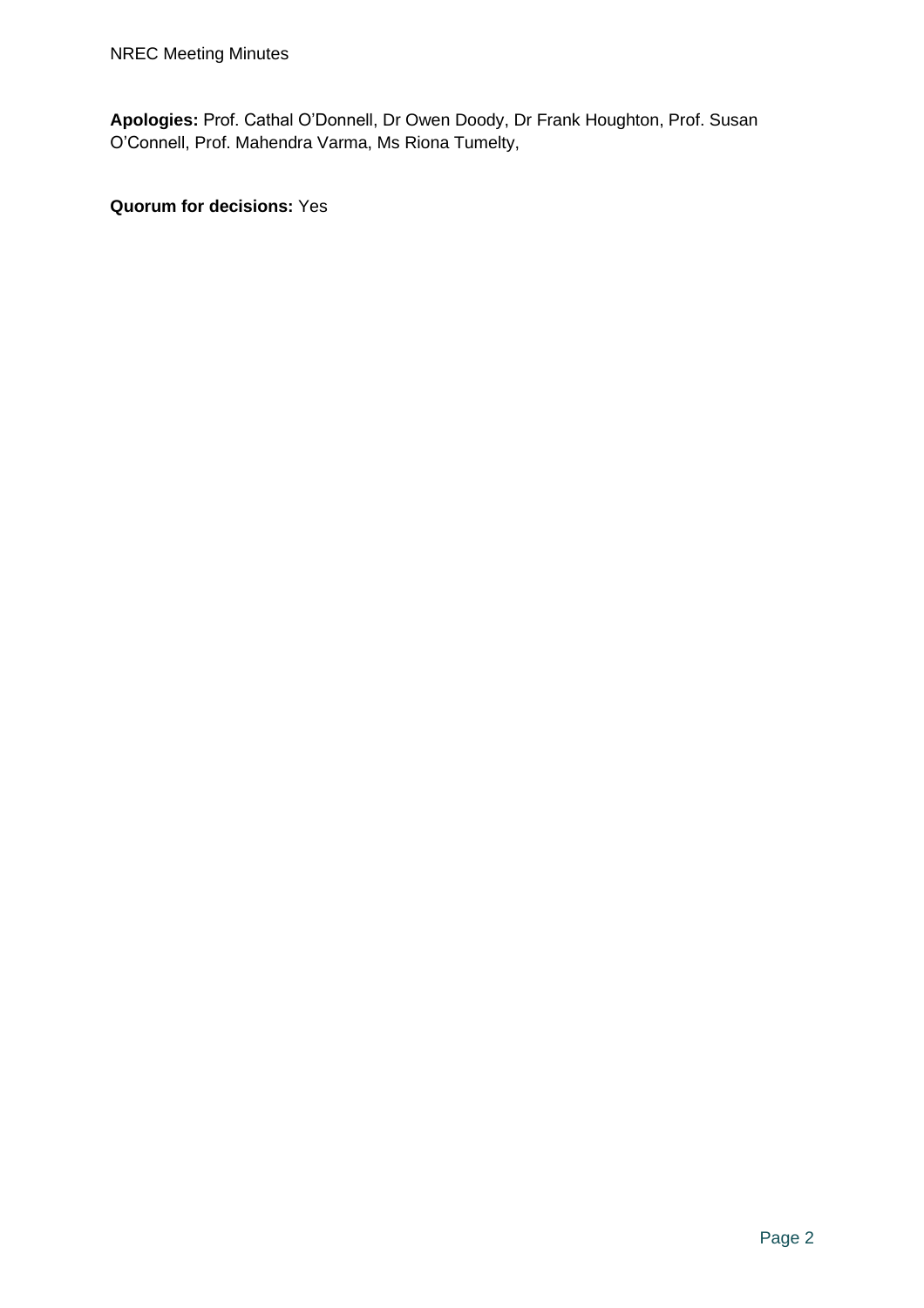# **Agenda**

- Welcome & apologies
- NREC Committee Business Report
- Minutes of previous meeting (30 September 2021) & matters arising
- Declarations of interest
- Application 21-NREC-MD-008-SA-2
- Application 21-NREC-MD-013
- AOB
- The Chairperson welcomed the Committee and opened the meeting.
- NREC Committee Business Report: The Committee *noted* the report.
- Minutes of previous meeting (30 September 2021) & matters arising: The minutes were *approved*.
- Declarations of interest: *none*

# **Applications**

# **21-NREC-MD-008-SA-2**

- Principal Investigator: Professor Faisal Sharif
- Study title: The "RADIANCE II" Pivotal Study
- Lead institution: HRB Clinical Research Facility Galway (HRB-CRFG), Galway University of Ireland, 1st Floor, Galway University Hospitals, Co. Galway
- NREC-MD comments
	- The NREC-MD noted that the original study received a favourable opinion from the Clinical Research Ethics Committee at Galway University Hospitals, and that the present NREC application relates to a substantial amendment. In this regard, the NREC-MD opinion pertains only to the substantial amendment of change in recruitment strategy: use of outside service provider to run radio, newspaper and online media advertising to refer potential candidates to site study team.
	- The NREC-MD also noted that this specific substantial amendment request was already submitted to and reviewed by the Clinical Research Ethics Committee at Galway University Hospitals and received an unfavourable opinion on 11/03/2021.
	- The NREC-MD noted there was no change to the proposed substantial amendment to that reviewed by Clinical Research Ethics Committee at Galway University Hospitals, nor any consideration given to the points listed in the unfavourable decision letter.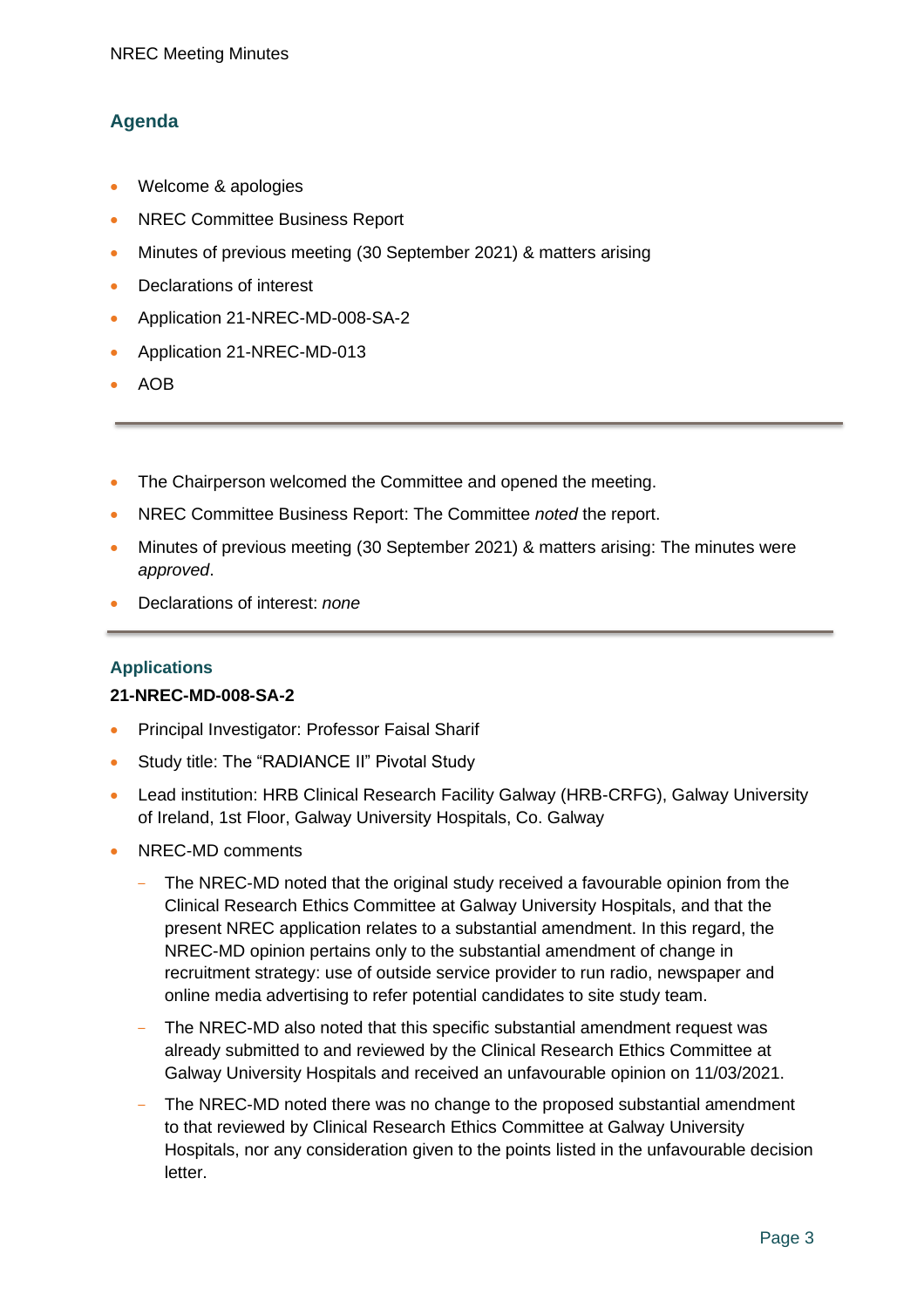- Additionally, the NREC-MD noted that the proposed recruitment methodology is difficult to justify given the sample size for the study.
- Finally, the NREC noted that the proposed data processing by the external vendor lacked detail and transparency.
- NREC-MD decision
	- *Unfavourable*

# **21-NREC-MD-013**

- Principal Investigator: Dr Paul Murphy
- Study title: Real-World Outcomes Study on Subjects Treated with Radiofrequency Ablation
- Lead institution: Anaesthesia, Intensive Care and Pain Medicine, St. Vincent's University Hospital, Merrion Rd, Dublin 4, D04 N2E0.
- NREC-MD comments
	- The NREC-MD noted that this application pertains to a post-market clinical follow up study of a CE marked device IonicRF™ Generator, intended for lesioning of neural tissue in the nervous system as an aid in the management of pain.
- NREC-MD decision
	- *Request for further information*
- Further information requested

Participant recruitment and selection

- The NREC-MD requests more information on the pre-screening process.
- The NREC-MD requests clarification on the proposed exclusion criteria of potential participants and requests a list of conditions that would prevent potential participants to be included in the study.
- The NREC-MD requests assurance that there is an appropriate separation of the research team inviting participants to the study and the care team, and that the potential participants are given a minimum of 72 hours to consider their participation in the study.

Participant wellbeing

- The NREC-MD requests more detail on the proposed pain management protocol for study participants and clarity on how the protocol deviates from the standard of care.
- The NREC-MD requests that the potential risks of limiting pain medication are given a thorough consideration in section E2 of the application form.

Cost of participation

• The NREC-MD requests that participants are not charged for their participation in the study and seeks clarification on the reimbursement of participant expenses.